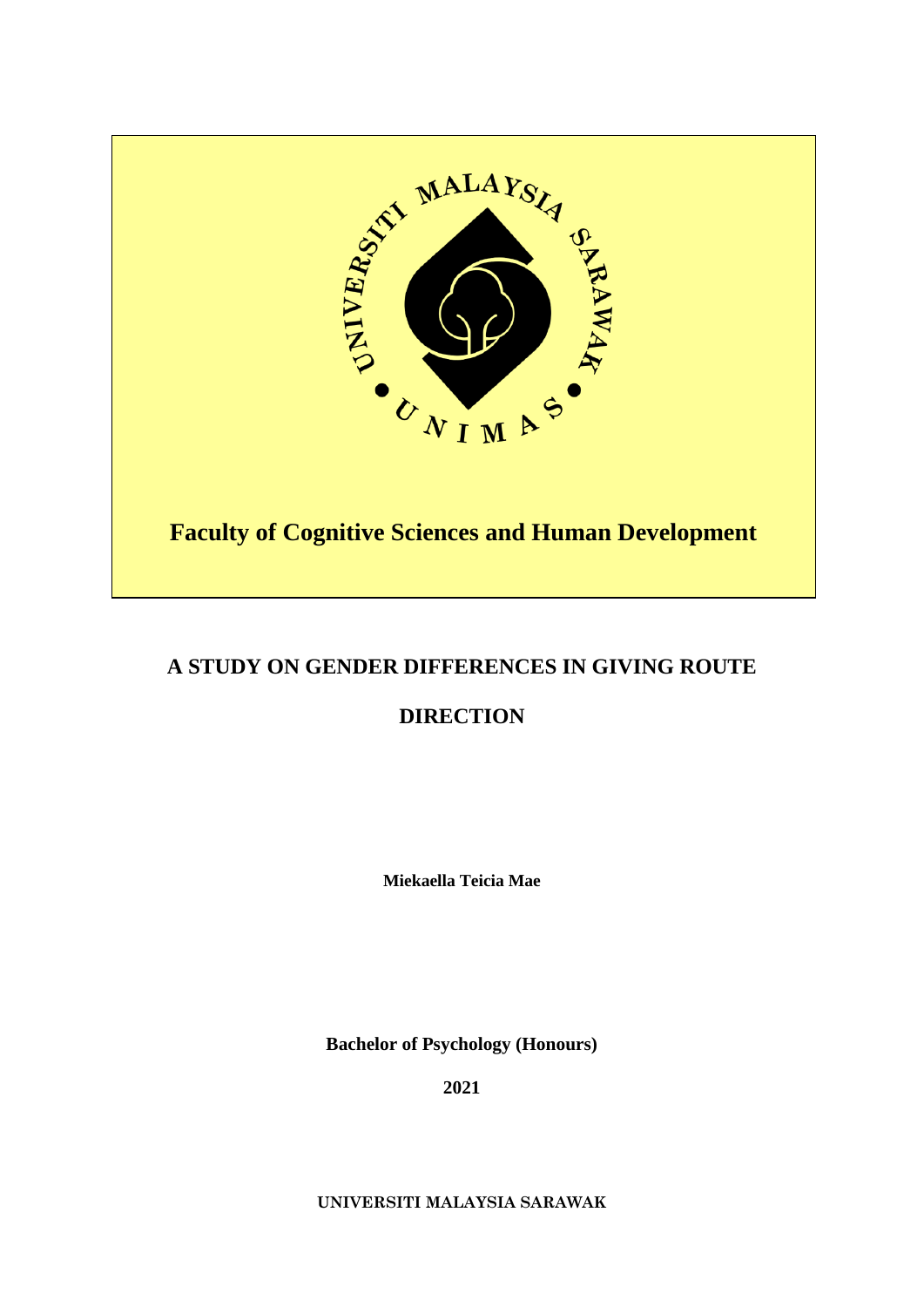Grade:

**Please tick ( )**  Final Year Project Report

Masters

PhD

## **DECLARATION OF ORIGINAL WORK**

This declaration is made on the 11 day of JULY year 2021.

#### **Student's Declaration**:

I, MIEKAELLA TEICIA MAE, 64838, FACULTY OF COGNITIVE SCIENCES AND HUMAN DEVELOPMENT hereby declare that the work entitled, A STUDY ON GENDER DIFFERENCES IN GIVING ROUTE DIRECTION is my original work. I have not copied from any other students' work or from any other sources except where due reference or acknowledgement is made explicitly in the text, nor has any part been written for me by another person.

11 JULY 2021

Niekaella

Date submitted MIEKAELLA TEICIA MAE (64838)

#### **Supervisor's Declaration:**

I, MOHAMAD AZHARI BIN ABU BAKAR hereby certifies that the work entitled, A STUDY ON GENDER DIFFERENCES IN GIVING ROUTE DIRECTION was prepared by the above named student, and was submitted to the FACULTY OF COGNITIVE SCIENCES AND HUMAN DEVELOPMENT as a partial fulfillment for the conferment of BACHELOR OF PSYCHOLOGY (Honours) and the aforementioned work, to the best of my knowledge, is the said student's work

\_\_\_\_\_\_\_\_\_\_\_\_\_\_\_\_\_\_\_\_ \_\_\_\_\_\_\_\_\_\_\_\_\_\_\_\_\_\_\_\_\_\_\_\_

 $1/7/221$ 

Received for examination by: <br>  $\Box$  Date: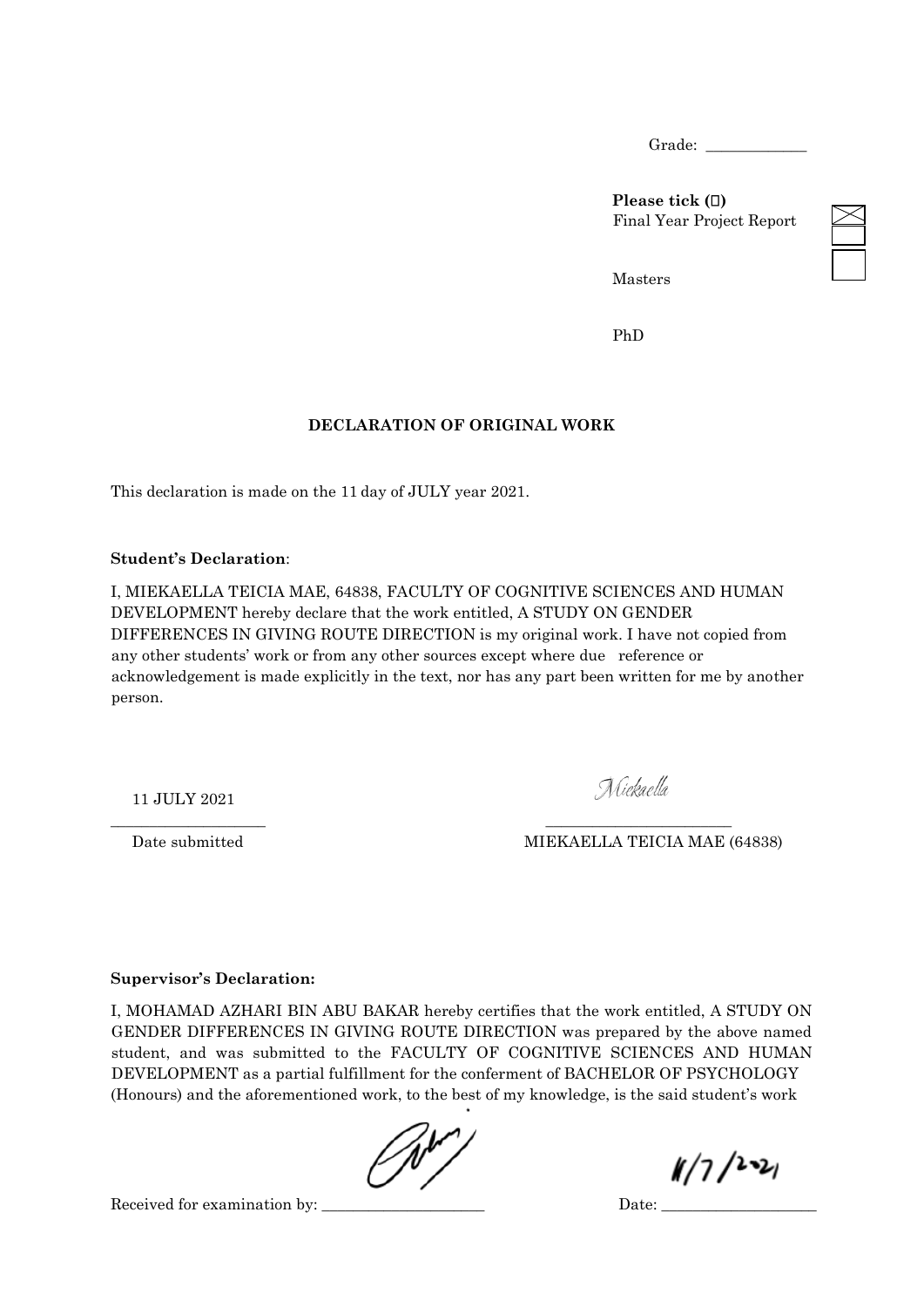#### (MOHAMAD AZHARI BIN ABU BAKAR)

I declare this Project/Thesis is classified as (Please tick  $(\langle \rangle)$ ):

 **CONFIDENTIAL** (Contains confidential information under the Official Secret Act 1972)**\* RESTRICTED** (Contains restricted information as specified by the organisation where research was done)**\***  $\boxtimes$ 

**OPEN ACCESS** 

#### **Validation of Project/Thesis**

I therefore duly affirmed with free consent and willingness declared that this said Project/Thesis shall be placed officially in the Centre for Academic Information Services with the abide interest and rights as follows:

- This Project/Thesis is the sole legal property of Universiti Malaysia Sarawak (UNIMAS).
- The Centre for Academic Information Services has the lawful right to make copies for the purpose of academic and research only and not for other purpose.
- The Centre for Academic Information Services has the lawful right to digitise the content to for the Local Content Database.
- The Centre for Academic Information Services has the lawful right to make copies of the Project/Thesis for academic exchange between Higher Learning Institute.
- No dispute or any claim shall arise from the student itself neither third party on this Project/Thesis once it becomes sole property of UNIMAS.
- This Project/Thesis or any material, data and information related to it shall not be distributed, published or disclosed to any party by the student except with UNIMAS permission.

Niekaella

 $\overline{\phantom{a}}$  , where  $\overline{\phantom{a}}$ 

Student's signature \_\_\_\_\_\_\_\_\_\_\_\_\_\_\_\_\_\_\_\_\_\_\_\_ Supervisor's signature

(11 JULY 2021) (Date)

Current Address: 30, Jalan KP 3/1 Taman Kajang Prima, Kajang Prima 43000, Kajang, Selangor

Notes: **\*** If the Project/Thesis is **CONFIDENTIAL** or **RESTRICTED**, please attach together as annexure a letter from the organisation with the period and reasons of confidentiality and restriction.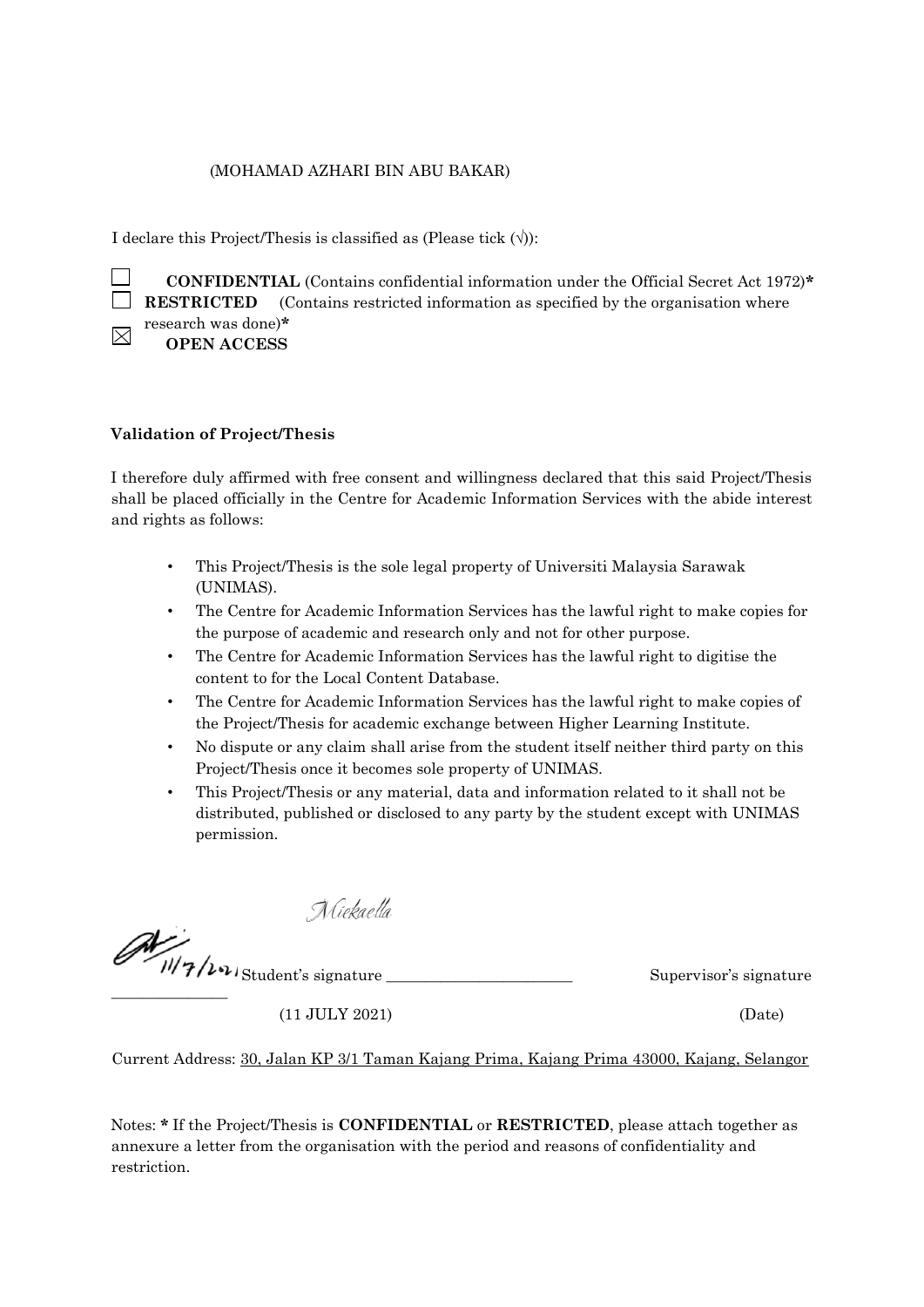[The instrument was duly prepared by The Centre for Academic Information Services]

# **A STUDY ON GENDER DIFFERENCES IN GIVING ROUTE DIRECTION**

# MIEKAELLA TEICIA MAE

This project was submitted in partial fulfilment of the requirements for a Bachelor of Psychology with Honours

Faculty of Cognitive Sciences and Human Development UNIVERSITI MALAYSIA SARAWAK (2021)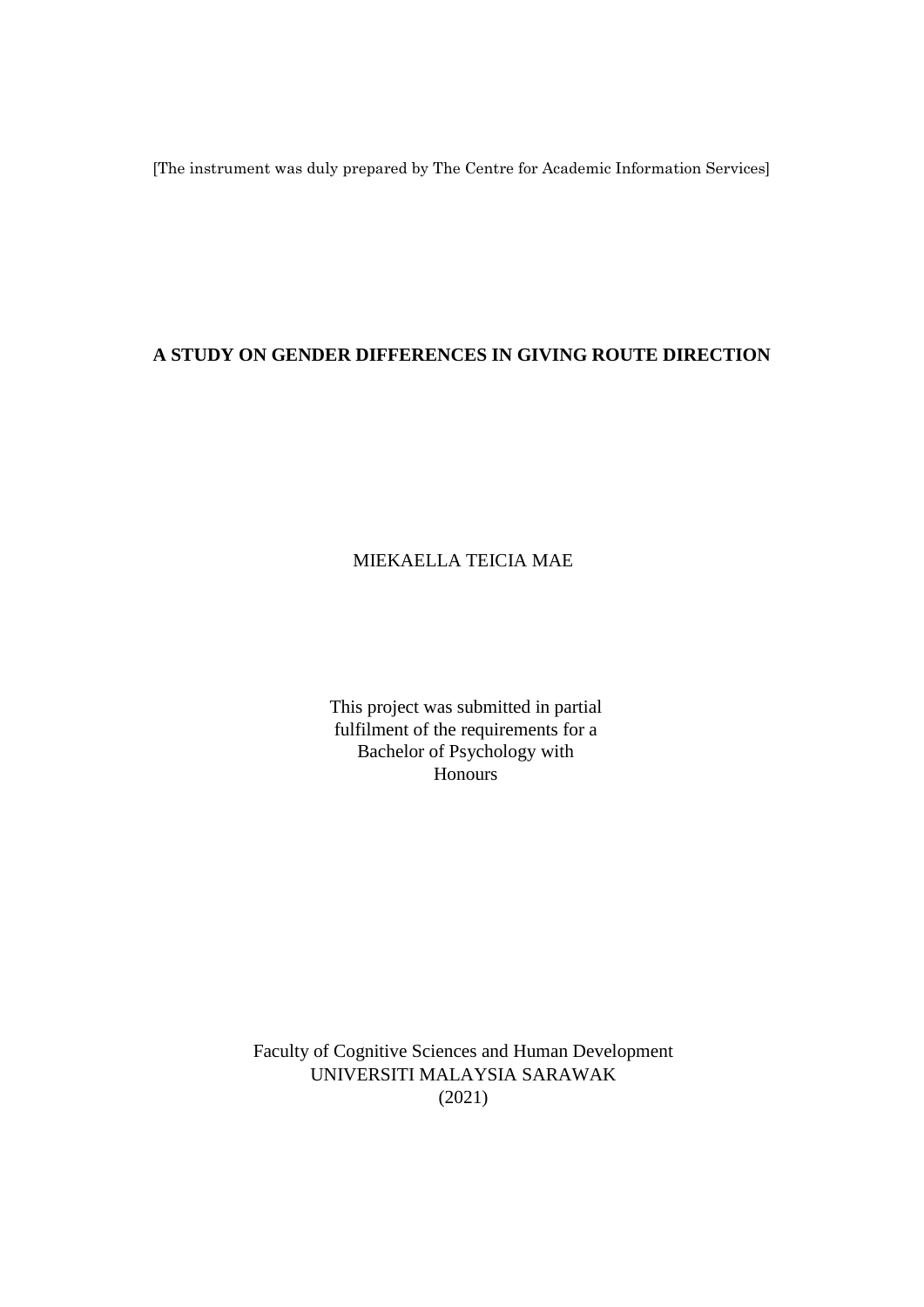The project entitled 'A Study On Gender Differences in Giving Route Direction' was prepared by *Miekaella Teicia Mae* and submitted to the Faculty of Cognitive Sciences and Human Development in partial fulfillment of the requirements for a Bachelor of Psychology with Honours

Received for examination by:

-----------------------------------

J

(Mohammad Azhari bin Abu Bakar)

Date:

 $11/7/101$ 

-----------------------------------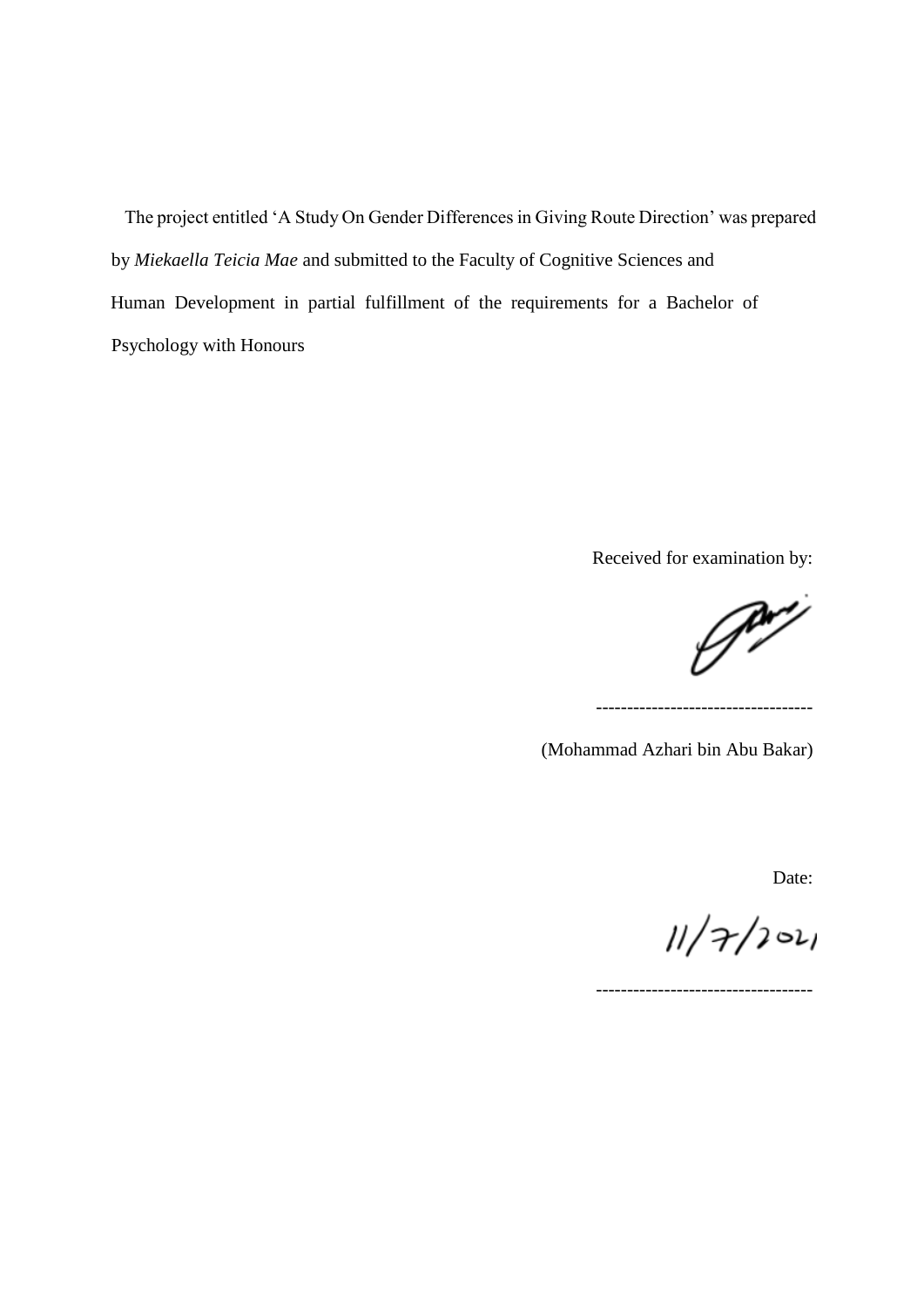**Gred**

#### **Acknowledgement**

I would like to acknowledge and give my warmed thanks to my supervisor Mr Mohamad Azhari bin Abu Bakar who helped me made this work possible. His guidance and advice carried me through all the stages of writing in this study. Without his guidance, I would not be able to produce this study in a streamline manner.

Also, to add on, I would like extend my sincere appreciation to my friends who have been consistently helping me throughout the time I have been a student and constantly able to be reached out when I need help for my final year project. They have been so patient dealing and supporting me throughout this journey.

Other than that, I would like to express my gratitude towards my family for being understanding and supporting me throughout my studies. Their encouragement helped me a lot especially during the hardship times of Covid-19.

Lastly, I would like to give myself a pat on the shoulder for being able to conduct and produce this study despite a stressful pandemic going on right now. Limited social context and self-isolation is not a good mixture for everyone, but I managed myself and I appreciate myself for that.

Thank you.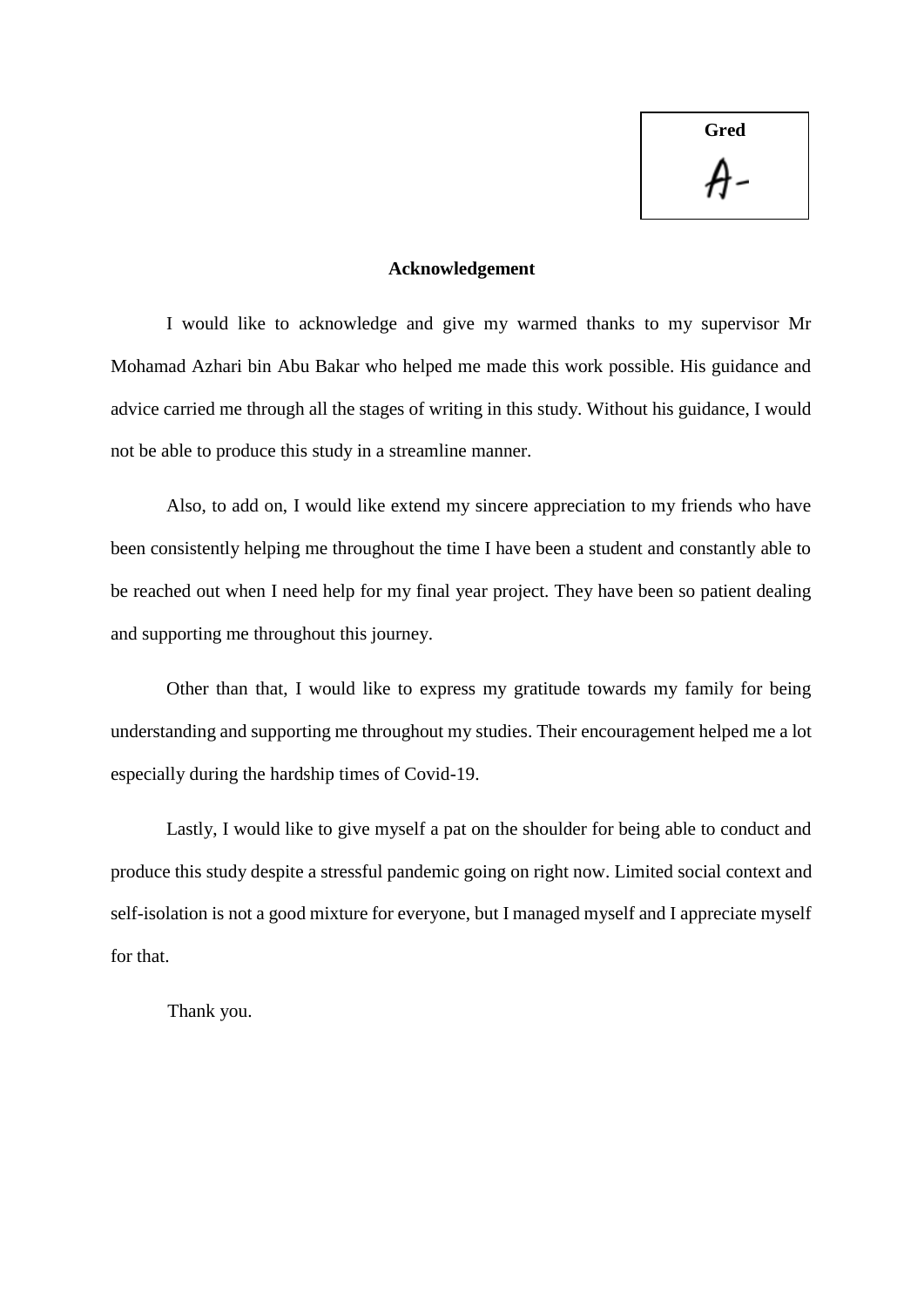# **Contents**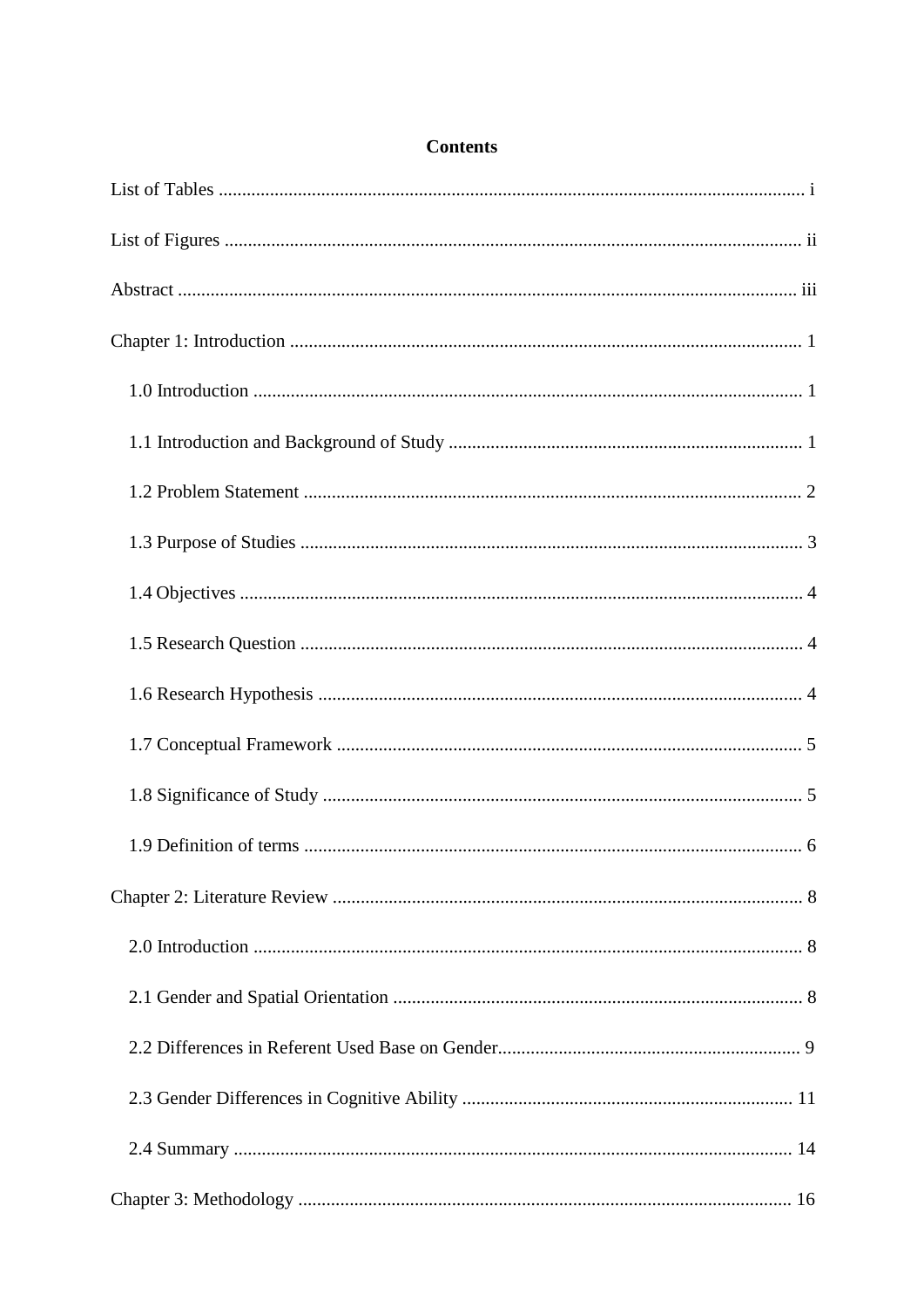| Table 4.1.2 Descriptive Statistic of Respondents' Left and Right Turns  22 |
|----------------------------------------------------------------------------|
|                                                                            |
|                                                                            |
|                                                                            |
|                                                                            |
|                                                                            |
| 28                                                                         |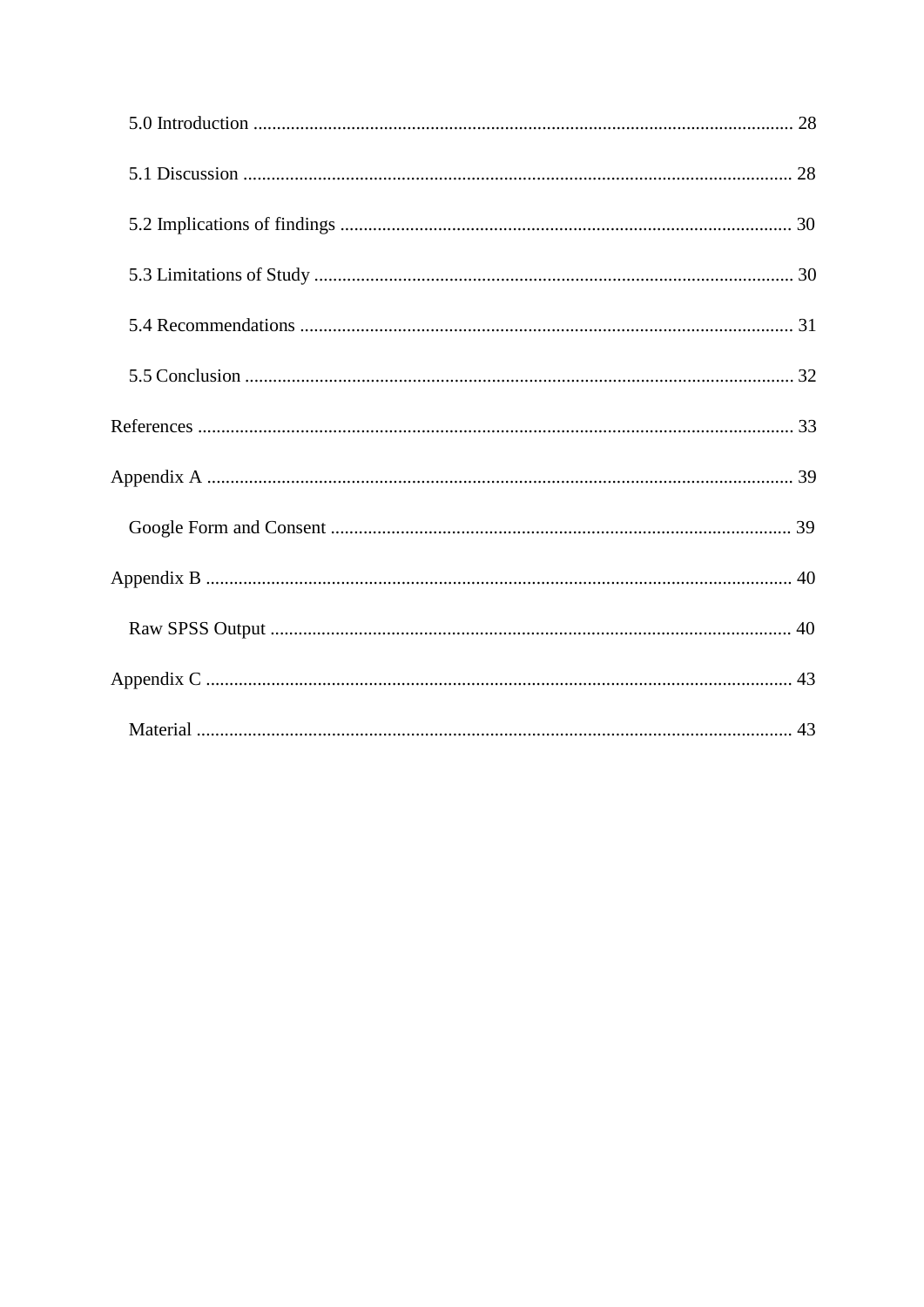# **List of Tables**

| Table 4.1.1 | Descriptive Statistic of Respondents' Gender               | 21 |
|-------------|------------------------------------------------------------|----|
| Table 4.1.2 | Descriptive Statistic of Respondents' Left and Right Turns | 22 |
| Table 4.1.3 | Descriptive Statistic of Respondents' Usage of Landmarks   | 23 |
| Table 4.1.4 | Descriptive Statistic of Respondents' Time Taken in Giving | 24 |
|             | Direction                                                  |    |
| Table 4.2.1 | Results of Independent Sample T-test Analysis between      | 25 |
|             | Gender and The Usage of Left and Right Turns               |    |
| Table 4.2.2 | Results of Independent Sample T-test Analysis between      | 25 |
|             | Gender and The Usage Landmarks                             |    |
| Table 4.2.3 | Results of Independent Sample T-test Analysis between      | 26 |
|             | Gender and The Time Taken to Explain Route Directions      |    |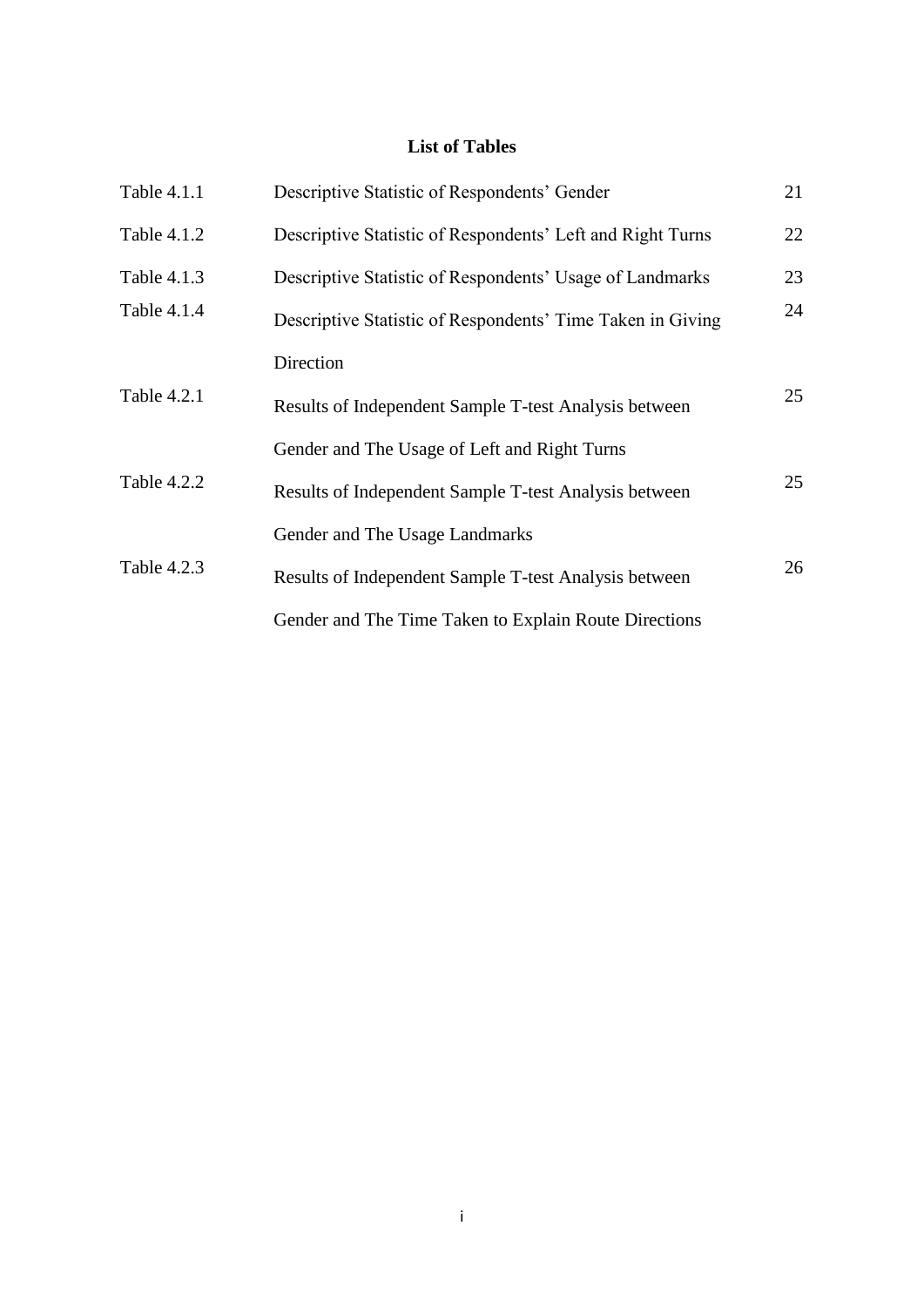# **List of Figures**

| Figure 1.7     | Conceptual framework of the study                | 5  |
|----------------|--------------------------------------------------|----|
| Figure $2.3.1$ | Working memory model                             | 12 |
| Figure $2.3.2$ | Front regions of the brain                       | 13 |
| Figure $2.3.3$ | Supramarginal gyrus                              | 13 |
| Figure $4.1.1$ | Pie Chart of Participant's Gender                | 21 |
| Figure $4.1.2$ | Histogram of the usage of left and right turns   | 22 |
| Figure $4.1.3$ | Histogram of the usage of landmarks              | 23 |
| Figure $4.1.4$ | Histogram of the time taken in giving directions | 24 |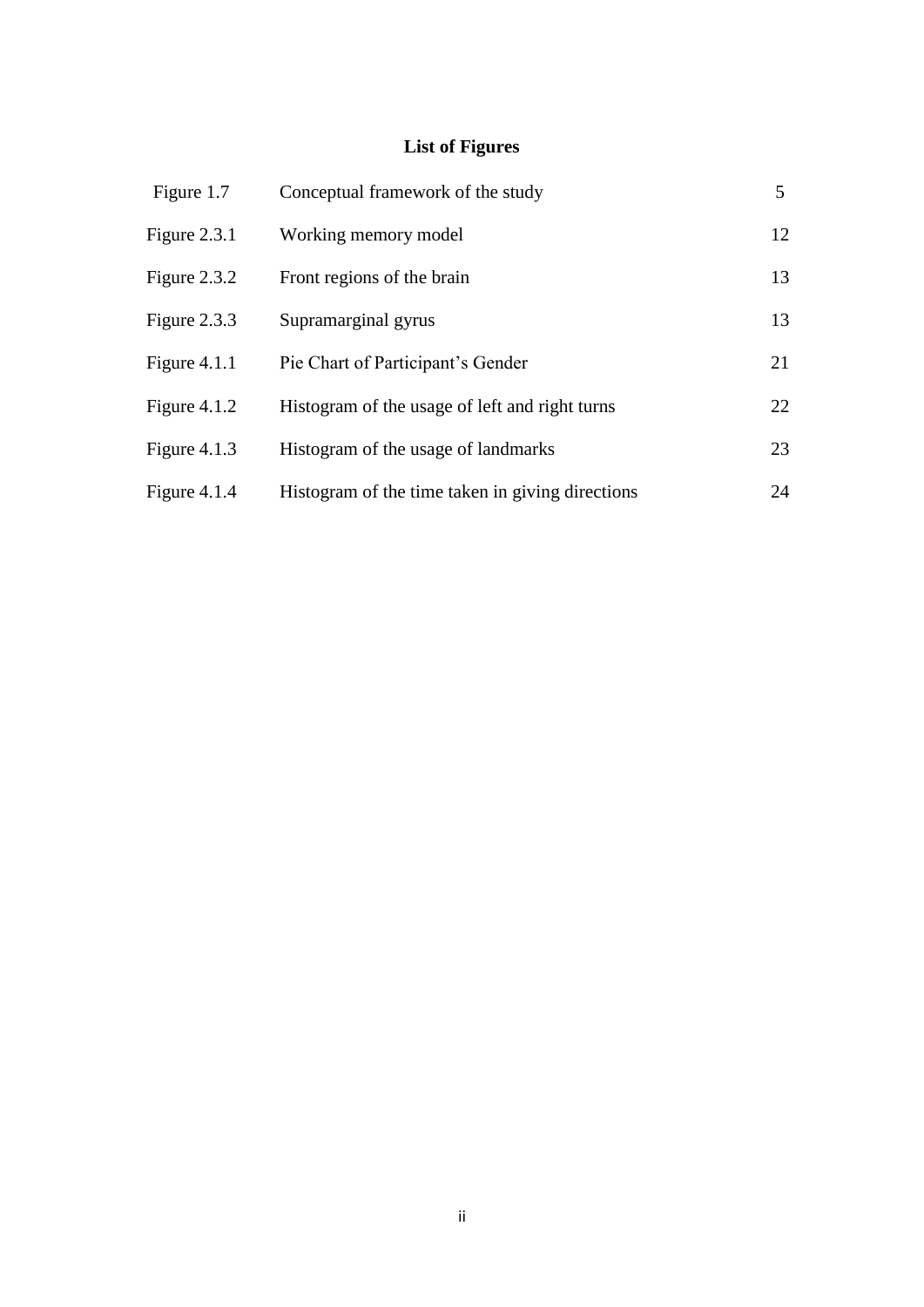#### **Abstract**

The main objective of this study is to investigate the gender differences in giving direction. The differences between gender are determined by the usage of left and right turns, the usage of landmarks and the time taken on giving directions. A total of 30 participants consisting of 15 males and 15 females were recruited from University Malaysia Sarawak (UNIMAS). This study used direction-giving task that was inspired by Carol Lawton's study in 'Gender and Regional Differences in Spatial Referent Used in Direction Giving'. Independent-samples ttest was used to test the hypotheses respectfully. Findings from this study showed no significant differences in all three hypotheses tested which are there is a significant difference between gender and the usage of left and right terms, usage of landmarks terms and the time taken to explain route direction. All three hypothesis were tested and all were not supported.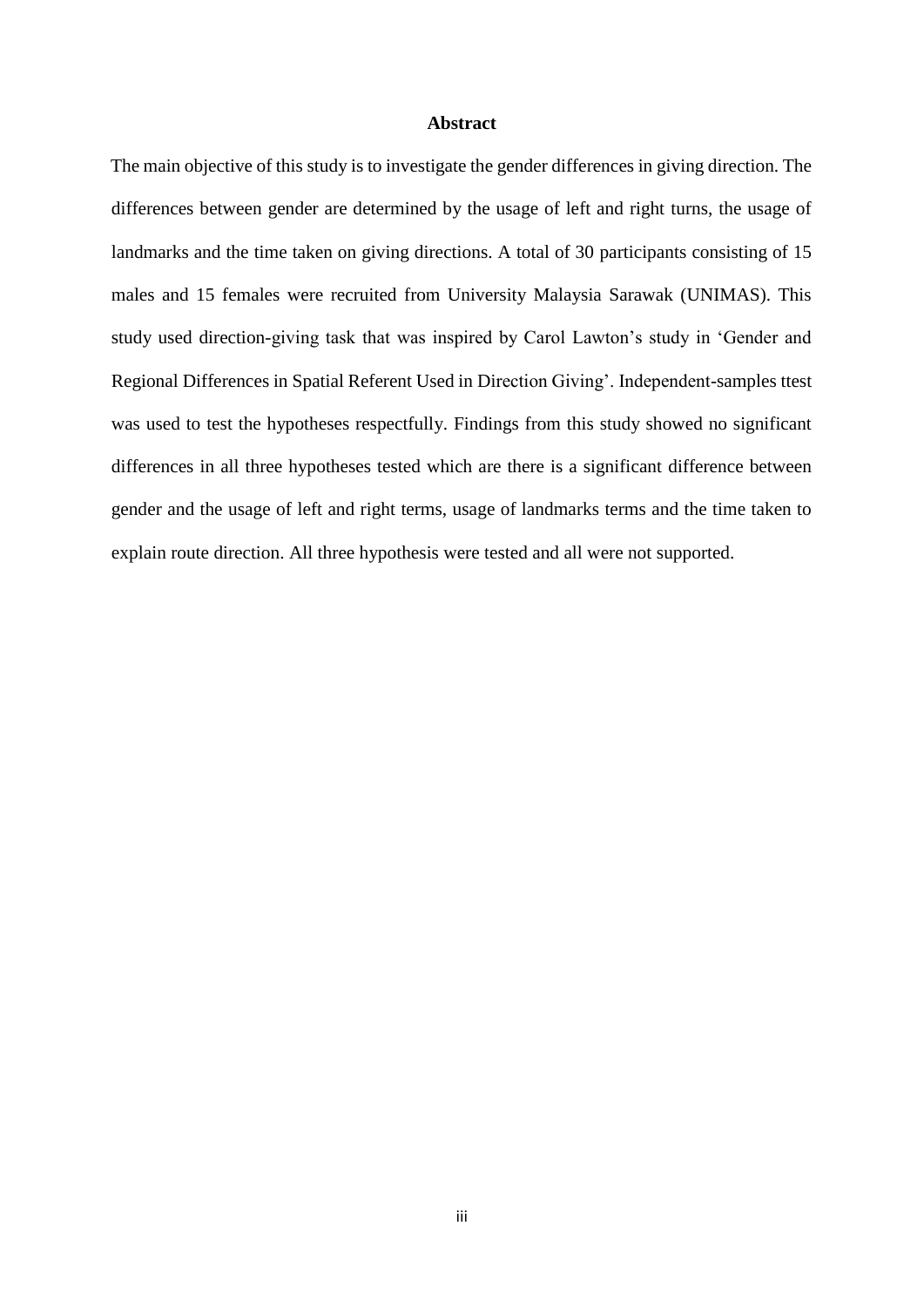#### **Chapter 1: Introduction**

#### **1.0 Introduction**

This chapter outlines the background of study, statements of problem, objectives, hypothesis, conceptual framework, definition of terms in the context of this study, and the significance of this study.

#### **1.1 Introduction and Background of Study**

Gender differences in cognitive ability have shown profound findings when their spatial skills are tested (Halpern, 2000). Men show better skills involving mental rotation of threedimensional objects, judgement of speed and outperforming women in locating a moving target (Law, Pellegrino & Hunt, 1993). Women show better verbal abilities where they are more communicative resulting in longer explanation due to it (Maccoby & Jacklin, 1974). Lawton (2001), who studied the ways of both men and women in direction giving stated, "research on navigation and way finding shows that men excel on some task while women excel on other tasks" (p. 322). Lawton's conclusion from her studies showed that in linguistic manner, gender differences can be pinpointed relating it to sub-sets of cognitive strengths which was seconded by Jennifer Coates, a sociolinguist. Coates referred this as the 'difference approach' describing how men and women use language (Napoleon, 2007).

Although the existence of data is endless and have similarities, it has yet to integrate into a coherent framework. As mentioned, cognitive ability is comparable by gender especially when verbal and visuospatial is tested (Halpern, 2000). Carrying out studies to compare gander is profoundly better when it is process oriented rather than content oriented and it could contribute into achieving profound findings in gender similarities and differences. To add on to that, it covers a large area that focuses on content skills in which men and women are found to be either different or similar. This can lead to the identification of critical cognitive processes that can be applied and make comparison between genders (Robert & Savoie, 2006).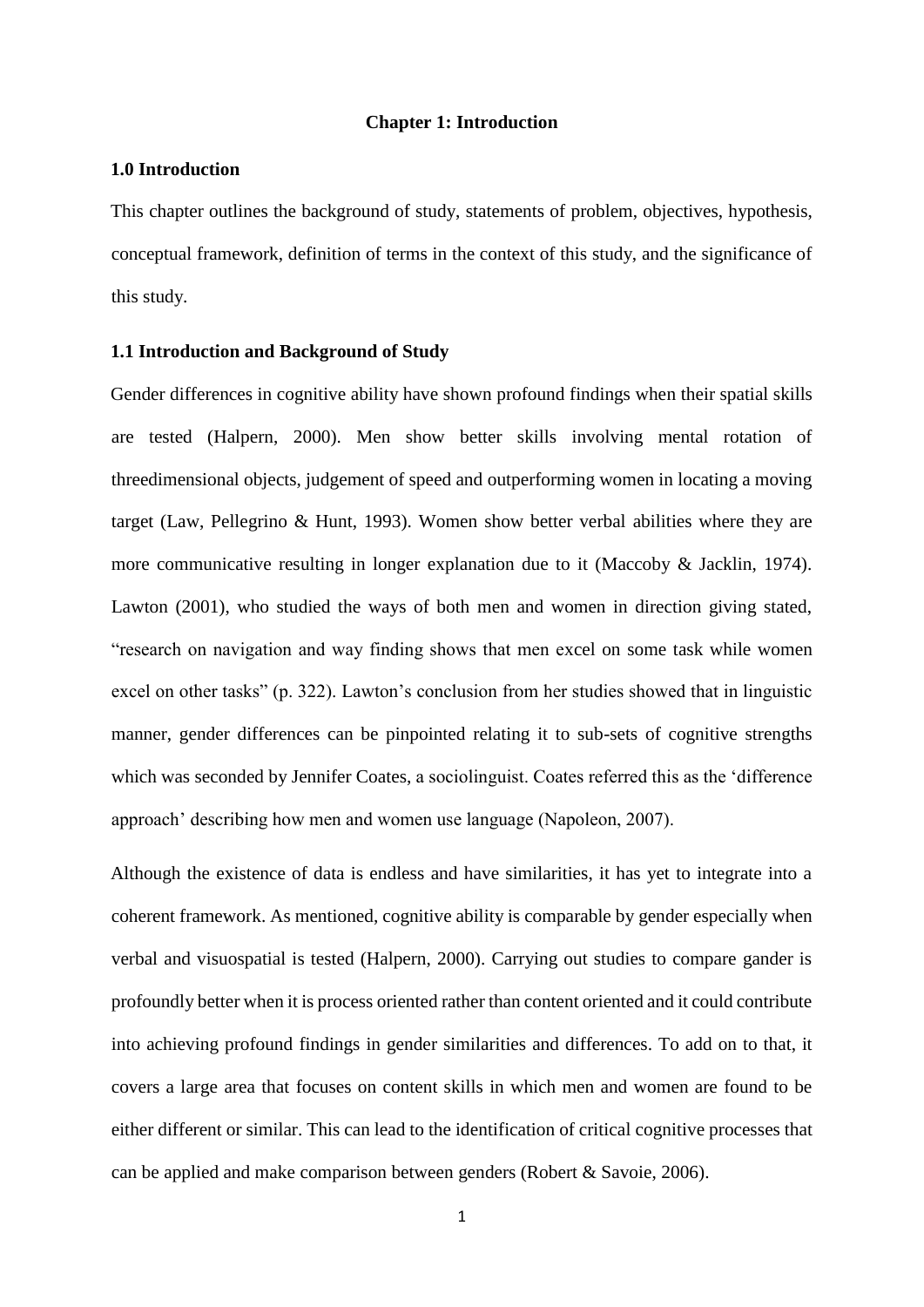The purpose of this study is to focus on gender differences in giving route directions similar to Carol Lawton's study on Gender and Regional Differences in Spatial Referents Used in Direction Giving. Lawton's conclusion in her previous study on navigation and wayfinding, claims that the pattern of gender differences that can be detected in her study shows that men excel on some task and women on others. Other similar study entitled A characterization of performance by men and women in a virtual Morris water task: A large and reliable sex difference, studies on both gender's ability in a virtual maze found that males are consistently found to be able to navigate themselves better than females across variety of measures (Astur, Ortiz, & Sutherland, 1998).

The only difference, this study does not include regional differences or uses a virtual Morris water task, however the five characteristics of route that is important for the study left and right turns, landmarks which consist of buildings, topographic features, traffic lights or road signs and the time taken to explain.is grouped in one to show the description of route direction. The overall description of route direction will be evaluated according to the differences in gender.

## **1.2 Problem Statement**

Due to society fixed standards, it is expected to perform in their own associated individual roles. Hence, it should be known that no gender is superior to one another. Relating to studies, gender differences have been one of the factors to study cognitive abilities relating to neuroscience and cognitive science fields. It has been found that spatial skills show more consistency in data for most research (Halpern, 2000).

Current studies analyses route direction (left and right turns) and found that the terminology is used to indicate route perspective or intrinsic method of reference (Levinson, 1996; Taylor & Tversky, 1996). Previous research found that there is no clear pattern of gender differences in using the left/right turns terminology, however, the terms was expected to be more frequently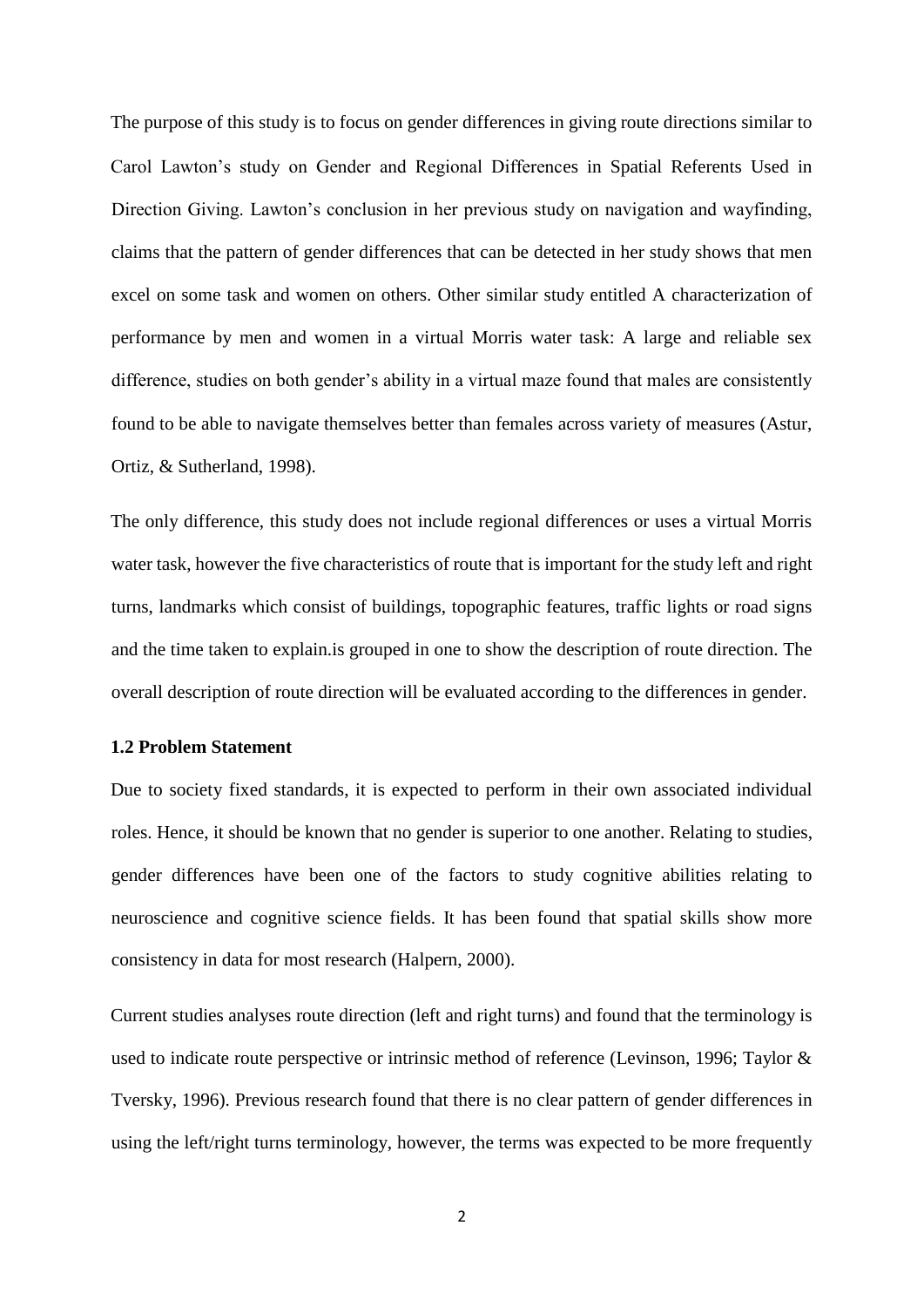said by women, given past studies showed reports women prefer a route wayfinding strategy (Lawton, 1994-1996a). With regional differences of chosen route towards the destination, it was predicted that left/right terminology will be used less often in both men and women when the cardinal directions are salient (Lawton, 1994-1996b). According to Dabbs, Chang, Strong, & Milun, R. (1998), there is a negative correlation between cardinal directions and the usage of left/right terminology (p 89-98).

A previous study also found that men use cardinal direction more than women (Parsons, Rizzo, Zaag, McGee, & Buckwalter, 2005). However, another study conducted in Indonesia showed result that women use cardinal direction more often than men (Sing & Kalingga, 2011a). In the same study, it is inconclusive in terms of time taken to give explanation because men use more serial orientation (e.g.: first, second, third, then) instead of full description. To add on to it, the respondents came from different background that surrounds culture, language, education and childhood that may affect their cognitive abilities (Sing & Kalingga, 2011b).

To conclude, most of these studies were conducted in a various country where Americans will use miles instead of kilometers (Lawton, 2001) and Indonesia (Sing & Kalingga, 2011c) where for most, English is not their first language. Hence, data may vary according to the geographical factor of the study.

#### **1.3 Purpose of Studies**

The purpose of this quantitative study is to investigate gender differences in giving route directions.

#### **1.4 Objectives**

- 1. To investigate the difference between gender and the usage of left and right terms.
- 2. To investigate the difference between gender and the usage of landmarks terms.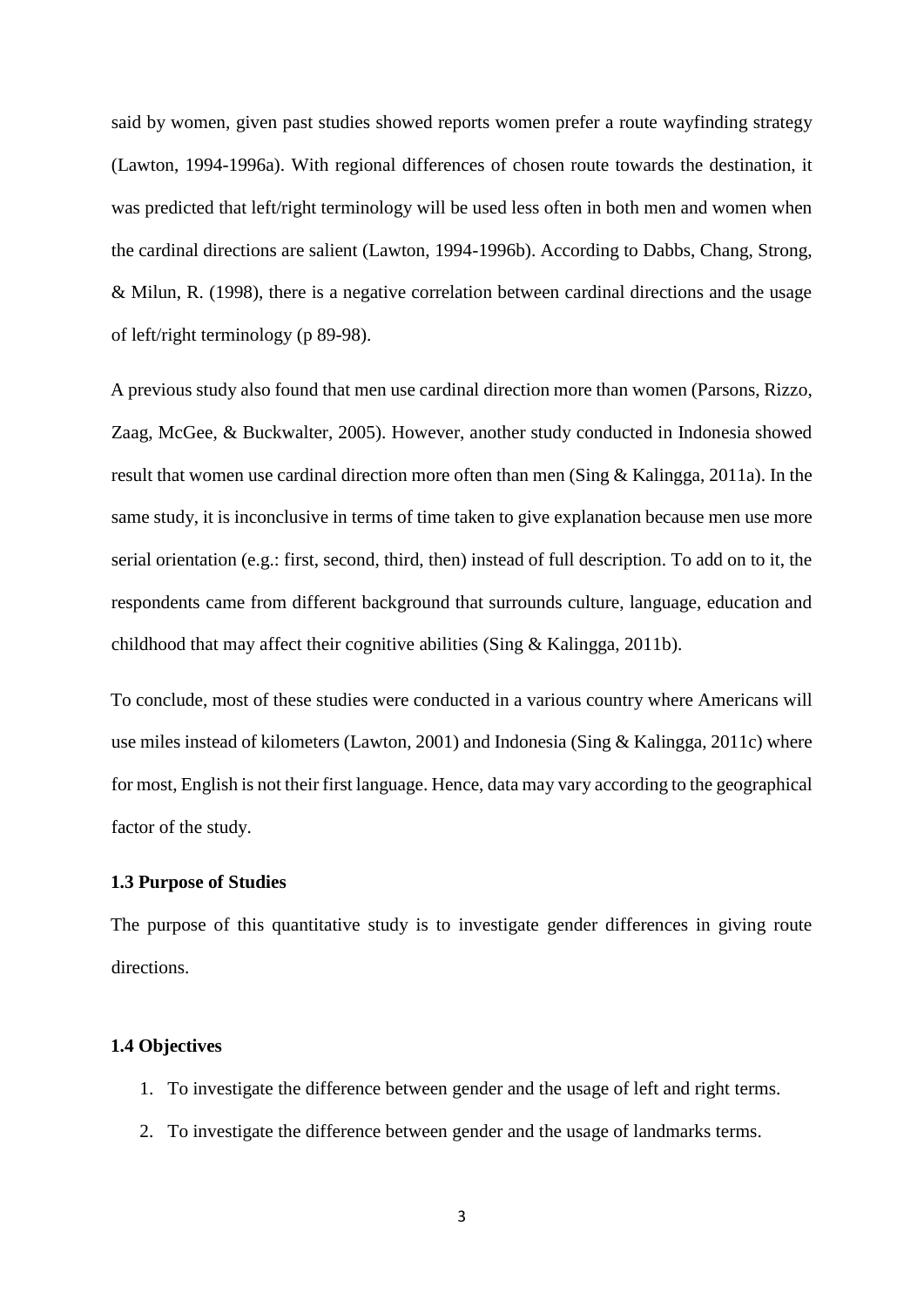3. To investigate the differences between gender and the time taken to explain the route directions.

## **1.5 Research Question**

- 1. Are there any significant differences between gender and the usage of left and right terms?
- 2. Are there any significant differences between gender and the usage of landmarks terms?
- 3. Are there any significant differences between gender and the time taken to explain the route directions?

## **1.6 Research Hypothesis**

H1: There is a significant difference between gender and the usage of left and right terms.

H2: There is a significant difference between gender and the usage of landmarks terms. H3: There is a significant difference between gender and the time taken to explain the route directions.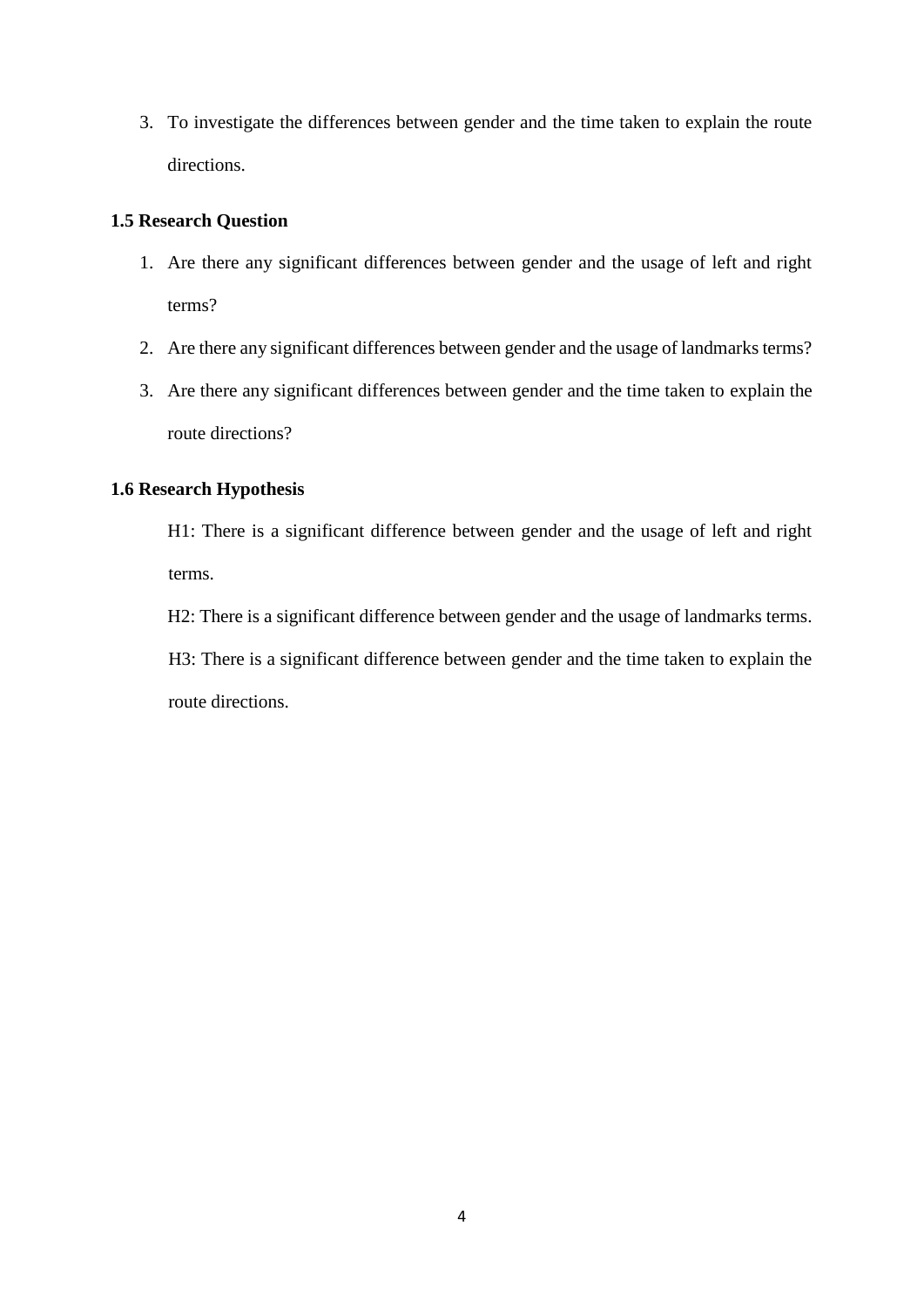## **1.7 Conceptual Framework**



*Figure 1.7: Conceptual framework* 

## **1.8 Significance of Study**

There are many existing studies conducted to investigate the differences of gender in direction giving. However, this study focuses on local participants, which is different than western studies. Due to inconsistency of data in previous study and English being the second language for most Malaysian, cardinal directions will not be applied in this study.

The study aims to expose insights of how direction giving differentiates between gender and how it can relate to cognitive ability. The result of this study will give benefits to people in terms of understanding and pinpointing the difference between gender and their cognitive ability by giving directions.

Besides understanding cognitive ability, this study can also be used to study gender. It can provide some recommendations on how to conduct experiments that involve gender. Hence,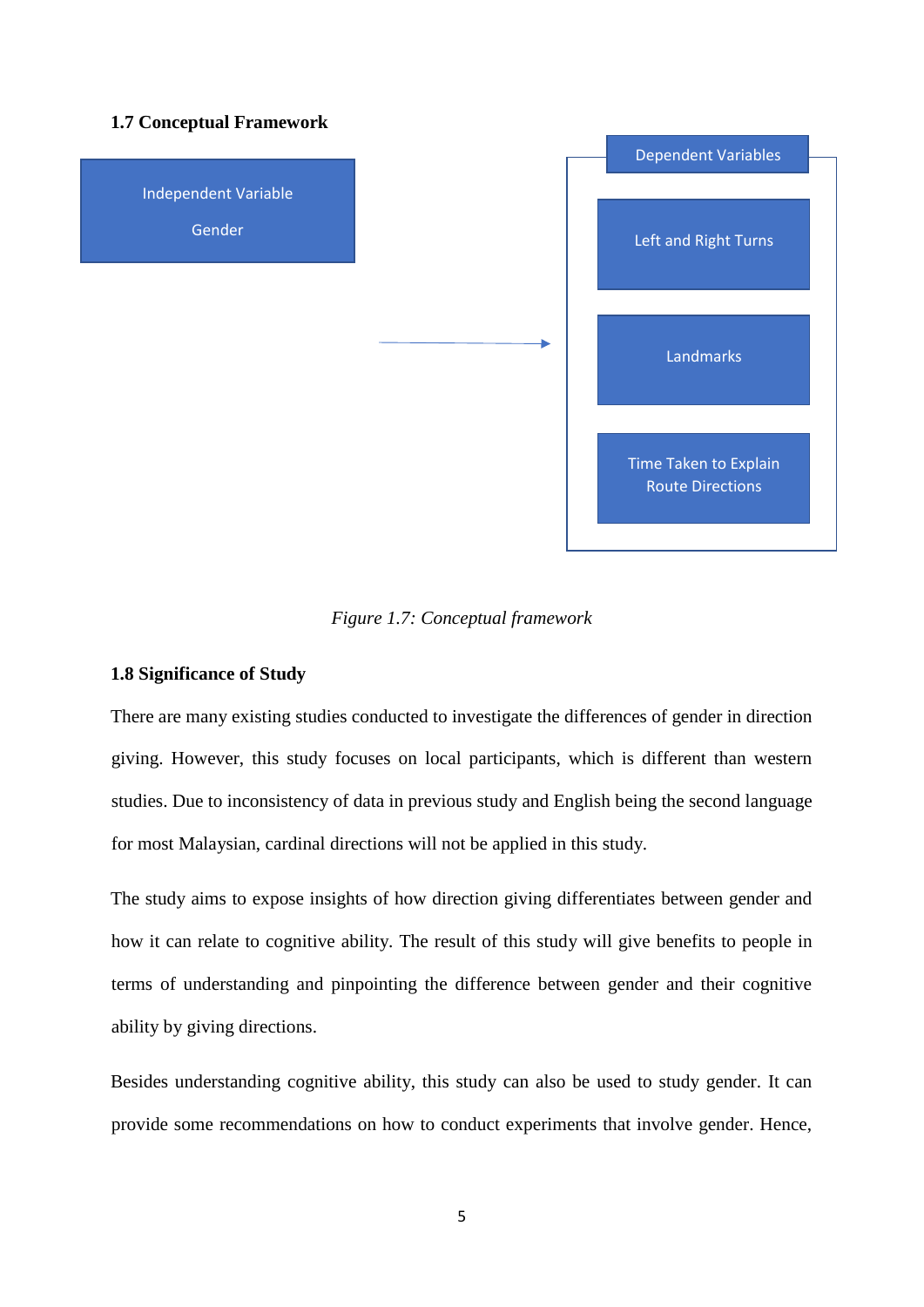enhancing the understanding of gender that will help researchers in the Humanitarian and Science field.

Lastly, future researchers can use this study as a main reference and guidance to conduct their own study relating to this field for both qualitative and quantitative study. For those who are interested in conducting experimental research design, the methodology from this study can be used as their main reference. Data from this study can also use to be as a secondary data for future researchers in their studies.

#### **1.9 Definition of terms**

1. Left and Right Turns

Conceptual Definition: Egocentric coordinates that are geometrical orientation that is related to a human body (Deutscher, 2010).

Operational Definition: The number of times the term left, or right turn have been use according to the gender.

2. Landmarks

Conceptual Definitions: Natural or artificial feature used for navigation that is recognizable (Couclelis, Golledge, Gale, & Tobler, 1987).

Operational Definitions: Landmarks which consist of buildings, topographic features, traffic lights or road signs.

3. Time Taken

Conceptual Definitions: A scalar quantity like length mass and charge which can also be described as fundamental quantity (Considine & Considine, 1988).

Operational Definitions: The amount of time taken to explain route direction.

4. Gender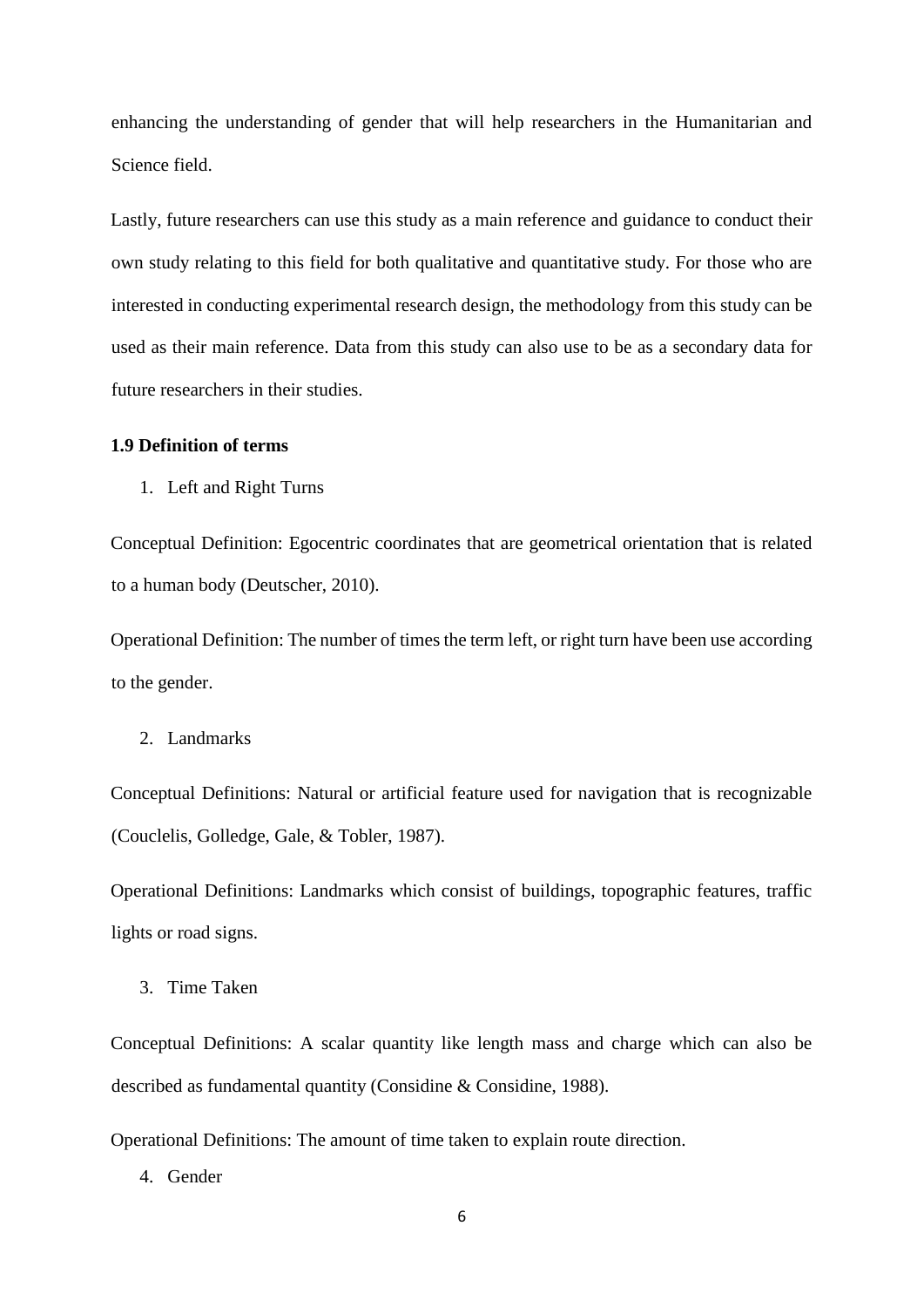Conceptual Definition: The biological differences between males and females in terms of chromosomes (female XX, male XY), hormones and reproductive organs (Mcleod, 2014).

Operational Definition: The cognitive ability differences that involves both spatial and literature ability between genders through direction giving.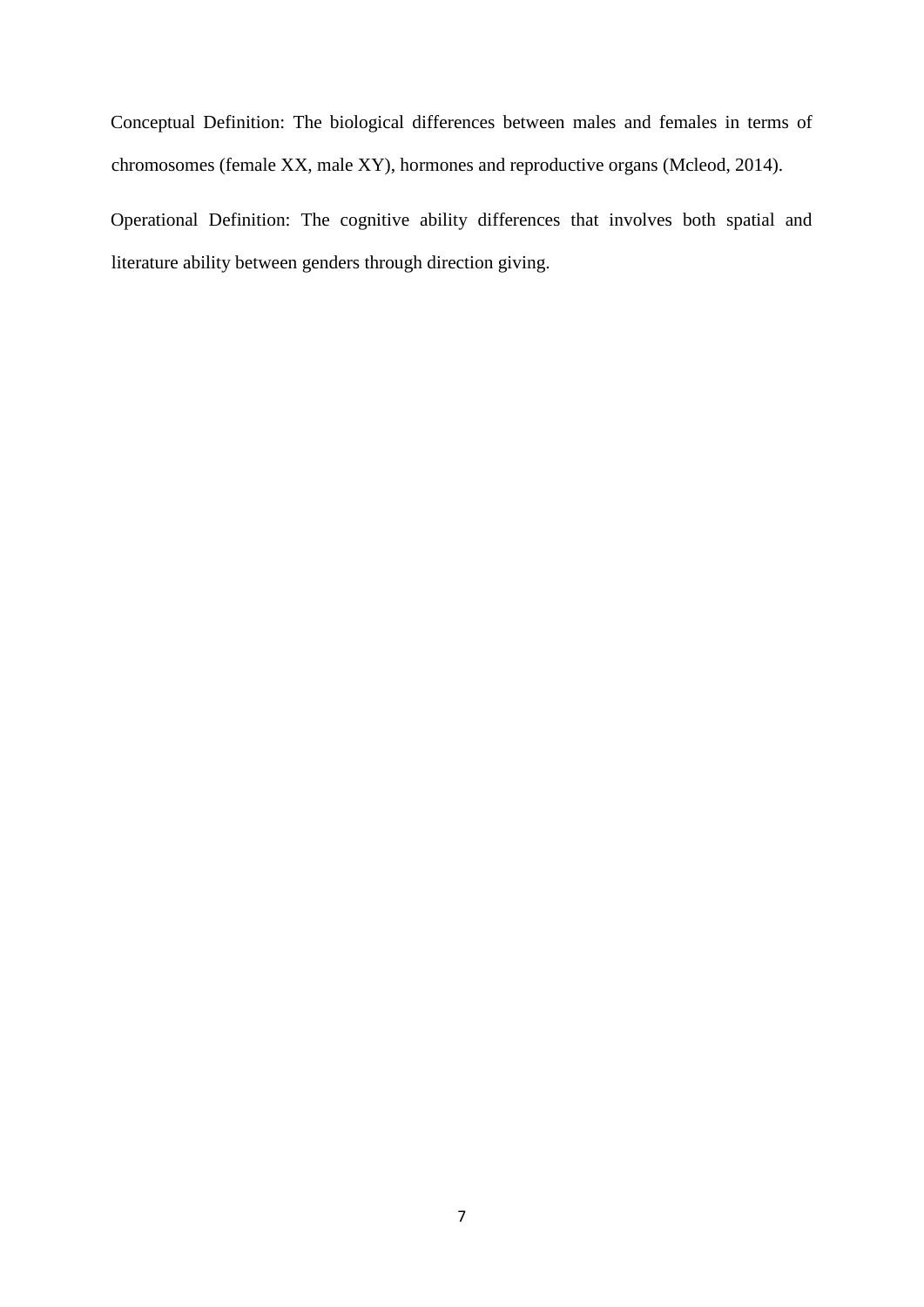#### **Chapter 2: Literature Review**

#### **2.0 Introduction**

This chapter presents the existing literature that studies this research topic. Literature will focus on past studies regarding gender and recalling the map by direction-giving defined and concluded by past researchers. This chapter also describes the concept of Environment of Revolutionary Adaptedness (EEA), cooperative principle and the working memory framework.

#### **2.1 Gender and Spatial Orientation**

It has been found that sex and spatial ability go beyond the beginning of humanity. It all comes down to the concept of the Environment of Evolutionary Adaptedness (EEA). For homo sapiens, EEA is thought to consist of a hunter-gatherer theory where humans that lived in groups carried out sexual division of labour where males are primarily hunters while females gather (Tooby & DeVore, 1987). Previous study in 1992, predicts females will be superior to quickly learn and remember the contents of objects arrays and spatial relationship of object. From their experiment, females overall are better at recalling objects that were presented and the location of objects while males are superior at performance. To add on to it, females are 70% better at incidental learning task than males (Silverman & Eals, 1992).

Andrea Bosco, Anna M. Longoni and Tomaso Vecchi (2004) did a study on Gender Effects in Spatial Orientation. The aims of the study were to compare patterns of working memory tasks in men and women. Also, to evaluate gender differences in cognitive profiles. Four different visuospatial working memory tasks and eight orientations were tested on a total of 107 participants. For the first aim, results showed after completing tasks (two route tasks and map completion task) showed a significant difference where the results favour men as good orienteers. To evaluate gender differences in cognitive profiles, specifically visuospatial working memory, it was predicted that men score a higher percentage than women.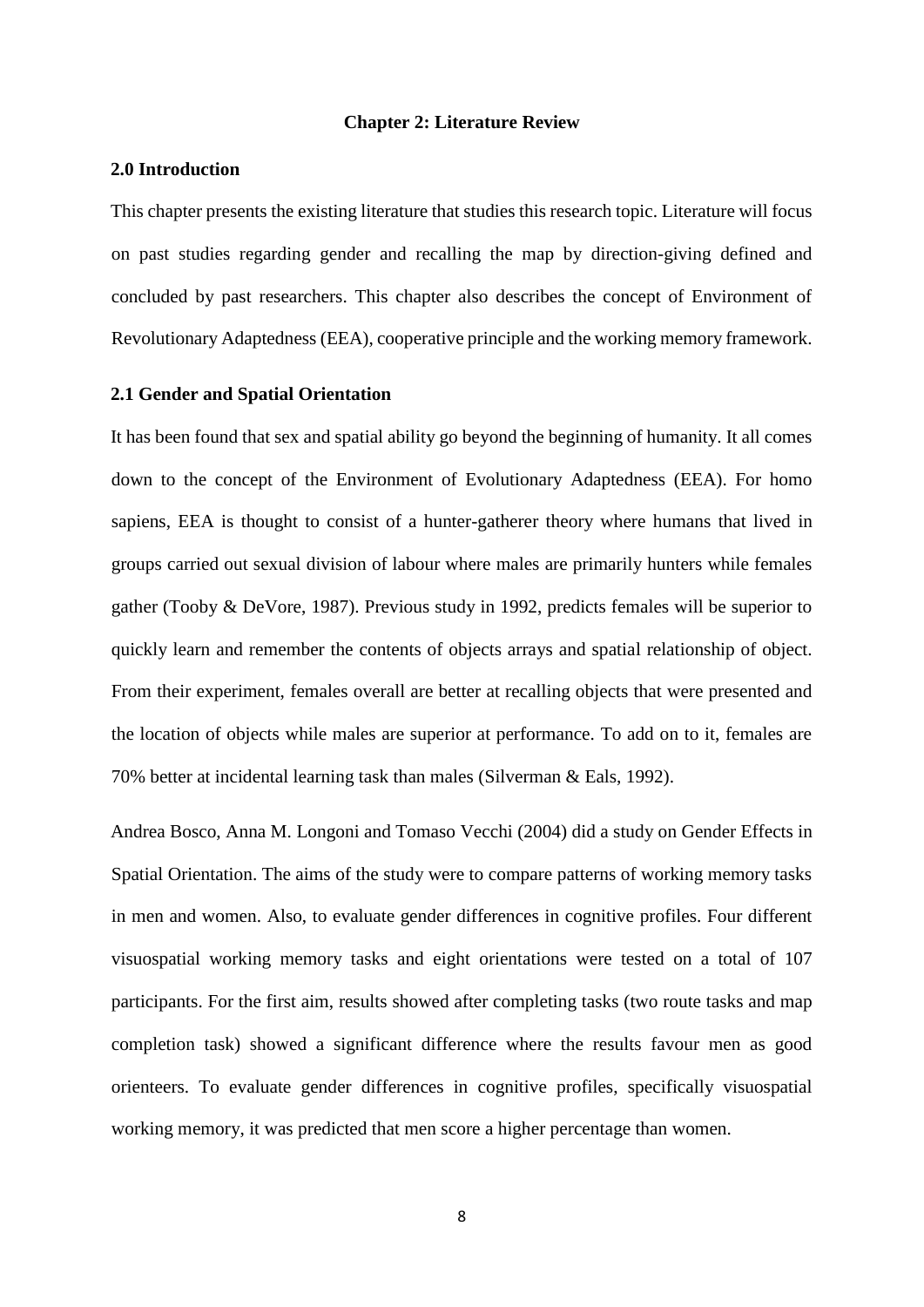A study was conducted using the Morris water test, using computerized three-dimensional graphics. Participants consisting of 20 males and 20 females were told to escape the water as quickly as possible by using a joystick to navigate themselves to safety, which is a hidden platform. It was found that men navigate themselves to the hidden platform faster than females. A second test was conducted with the same participants, this time with a visible platform and it was found that there was no difference between gender and the time to find the platform. The study was concluded with men able to navigate themselves better than women across multiple measures in the experiment (Astur, Ortiz, & Sutherland, 1998).

Previous study assumed that gender differences can only emerge when the task requires a high workload and visuo-spatial working memory. In the same study, they pointed out visuo-spatial working memory is the determinant factor in gender differences especially when spatial orientation ability is involved that indicates men performed better than women solely based on a large visuo-spatial span (Coluccia & Louse, 2004).

#### **2.2 Differences in Referent Used Base on Gender**

Cooperative principle describes how people achieve affective conversational communication that is how both speakers and listeners act cooperatively to understand one another. The theory states that it is the description of how people act in conversations (Grice, 1975). The principle is divided into four maxims of conversation that describes specific rational observed by people who follow the principle to achieve effective communication (Benton, 2014). The first maxim is maxim of quality which is trying to make contribution that is true/correct. The second maxim is maxim of quantity, making contribution as informative as required. Third maxim is maxim of relation which is to be relevant to the topic of the conversation. Lastly, the maxim of manner that is described to be perspicuous (Grice, 1975b). Analyzing Grice's study on cooperative principle, it has been strongly suggested that there is an indirect request for driving directions as an effective communicative strategy for speaker to approach a stranger who will be their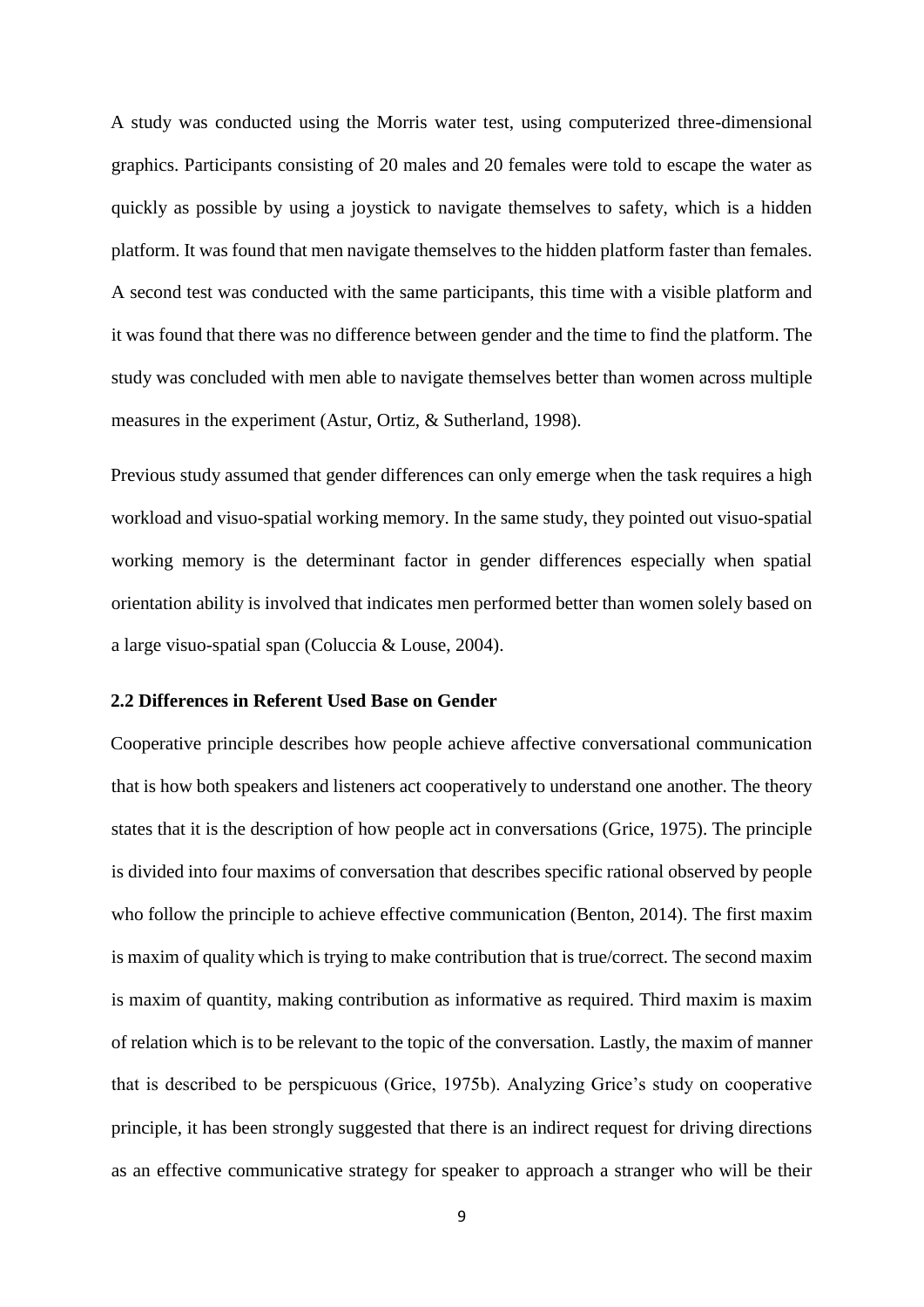direction-givers (Ewald, 2010). In a previous study that investigates typical speech events that is direction-giving and gender, found that both genders use directional indicators such as landmarks, road signs, time estimation, road names and highways were very similar. However, males include more mileage estimates than females, but their estimation contains more errors (Ewald, 2010b).

In 2001, Carol Lawton did a study where spatial referents used are affected by both gender and regional differences. By using surveys, participants were provided samples of route directions to one targeted destination in their area. The route directions were coded into cardinal direction, mileage, right/left turns and landmarks on which gender differences were expected to be different. Results showed that there are no significant differences in the usage of left/right turns in both genders that supports another study in 1998, where they found no significant trend in this direction (Dabbs, Chang, Strong and Milun, 1998).

Schmitz (1997), however, found that there are significant differences, but it is based on age between preadolescents and adolescents. In terms of cardinal directions, men referred to it more than women that is consistent with the recent findings from Harrell, Bowlby and Hall-Hoffart (2000), where they used a nationwide sample to investigate gender differences in spatial language. For landmark based navigational strategy, results showed that women are more likely to use it more than men. While for men, they are more likely to incorporate an overview perspective of route directions referring to it with cardinal directions. This can be supported by the findings in the study done by Taylor and Tversky (1996) with comparable results.

However, it has been reported that both men and women differ in verbal fluency task according to the type of constraints used. Under phonological constraints, where words must begin with a given letter, women dominate this (Tombaugh, Kozak, & Rees, 1999). Under semantic constraints where words must belong in a category, women surpass men in naming fruits, but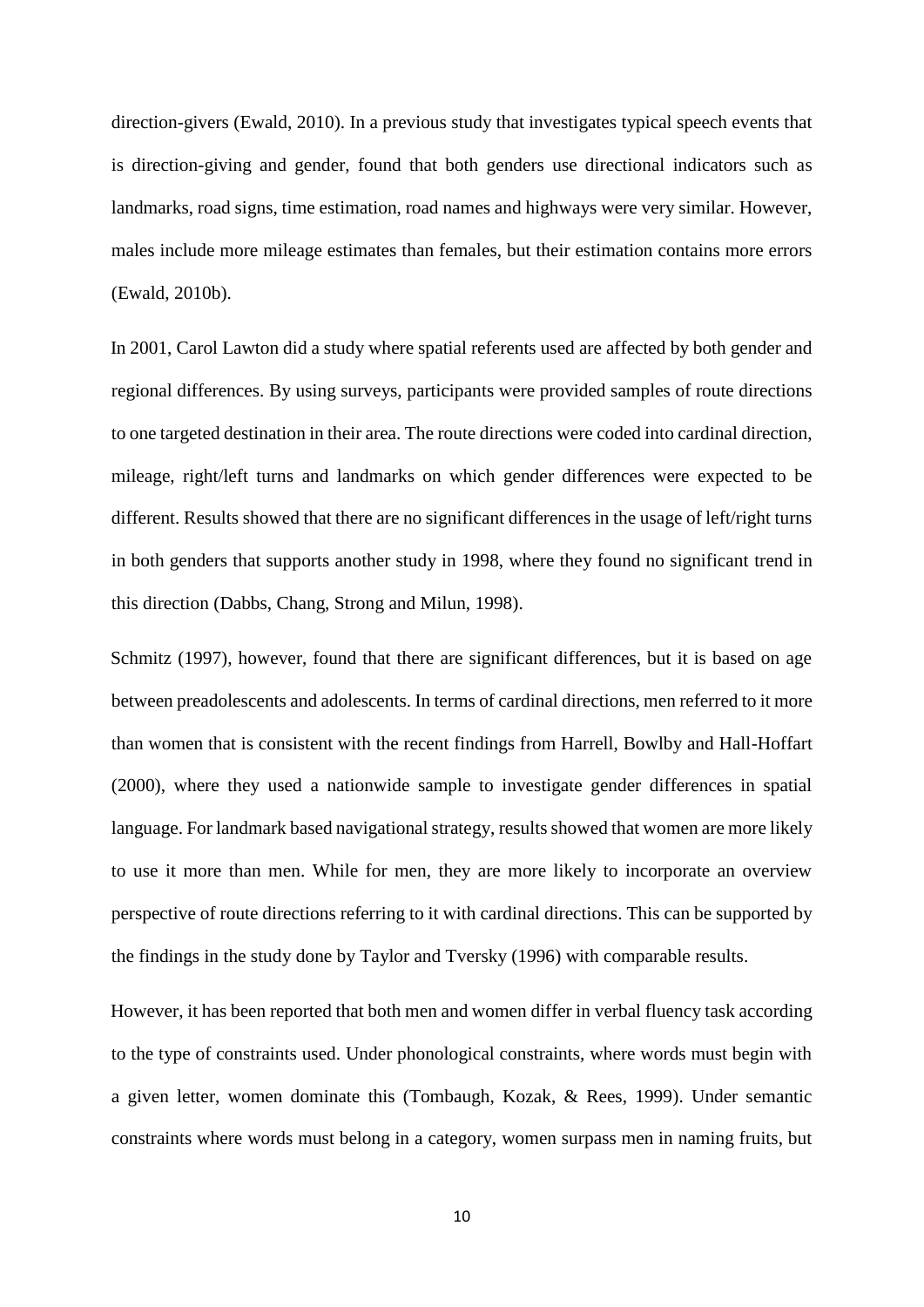men surpass women in naming animals and vehicle names (Bolla, Gray, Resnick, Galante, & Kawas, 1998).

Based on past study that uses cognitive map shows that participants select, organizes, and relate it to the meaning of the item (Lynch & Hu, 2014). An extension to the study suggested that in order to extend the concept of cognitive map, literature has to be involved to represent both spatial information and meanings the participants endow through literacy (Bjornson, 1981).

### **2.3 Gender Differences in Cognitive Ability**

The term 'Working Memory' has been an interest in the Psychology field for decades and although it has been existing for so long, there are so much to learn about it. Our everyday lives are composed of working memories. Working memory is a cognitive system that stores information temporarily that plays a huge role in decision-making or problem solving (Miyake & Shah, 1999). It is believed to be the synonym to short-term memory, but some theorist believed that, both short-term memory and working memory are two distinct forms of memory due to the ability to manipulate working memory whilst storing (Cowan &Nelson, 2008). Baddeley and Hitch (1974) had introduced the components that make up working memory. The model focuses on a central executive that has 3 components which are phonological loop (articulatory loop and acoustic store), episodic buffer and visuo-spatial sketchpad.